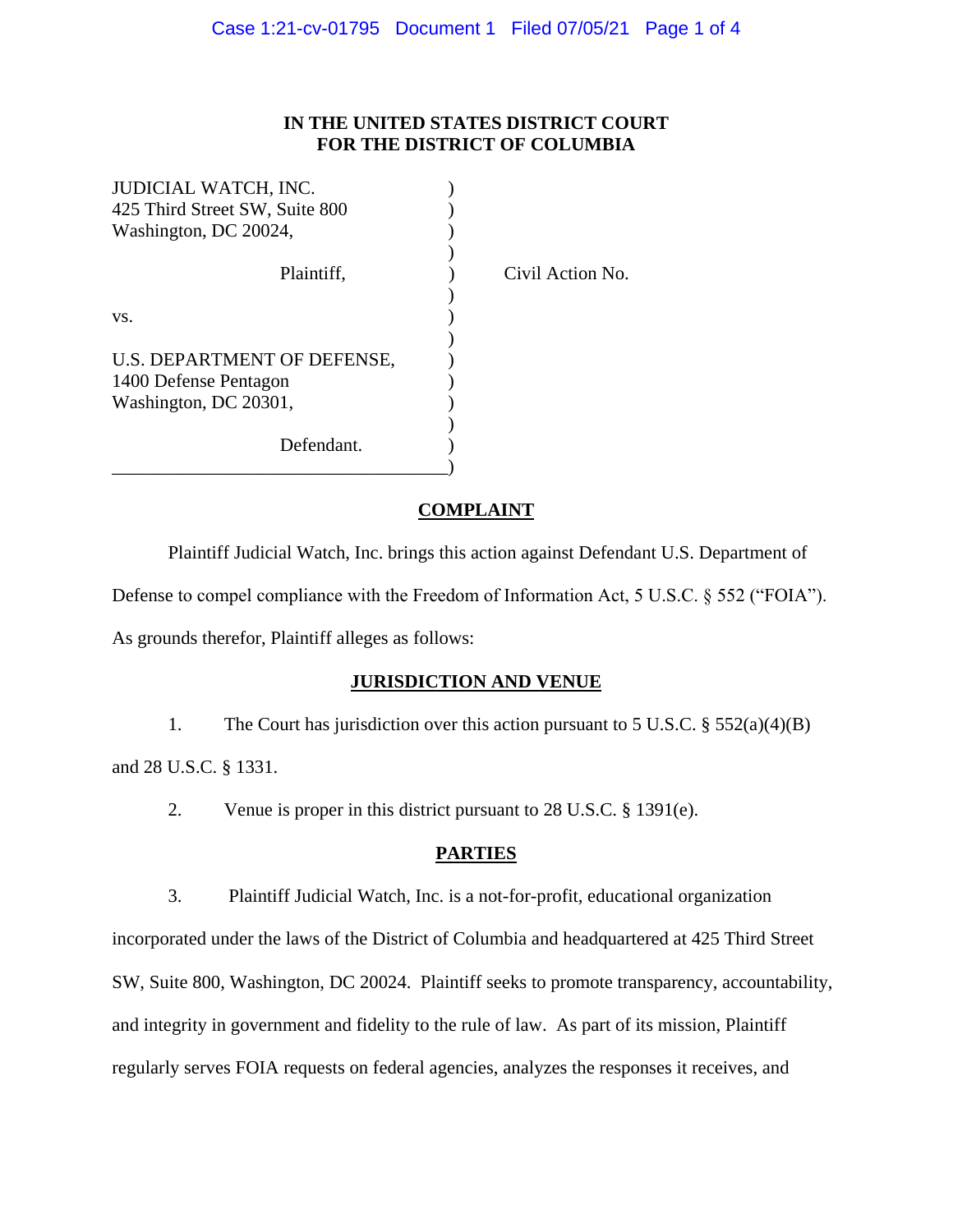### Case 1:21-cv-01795 Document 1 Filed 07/05/21 Page 2 of 4

disseminates its findings and any records to the American public to inform them about "what their government is up to."

4. Defendant is an agency of the United States government. Defendant has possession, custody, and control of records to which Plaintiff seeks access. Defendant is headquartered at 1400 Defense Pentagon, Washington, DC 20301.

## **STATEMENT OF FACTS**

5. On April 6, 2021, Plaintiff submitted a FOIA request to the United States Military

Academy (USMA), via email, seeking access to the following public records:

- 1. Copies of all diversity, inclusion, and equity training materials for first-year Cadets entering West Point. This includes, but is not limited to, lists of reading materials, presentation materials such as PowerPoint slides, videos, or written exercises, training manuals, booklets, and any other related documents that promote diversity, inclusion, and equity for first-year Cadets.
- 2. Copies of all contracts between the U.S Military Academy and any organization or company responsible for coordinating and implementing diversity, inclusion, and equity programs and training for Cadets at the United States Military Academy.

The time frame of the request was identified as "June 1, 2018 to the present."

6. On April 26, 2021, USMA confirmed receipt of Plaintiff's request and advised

Plaintiff that the request had been assigned tracking number FP-21-016151.

7. As of the date of this Complaint, Defendant has failed to: (i) produce the

requested records or demonstrate that the records are lawfully exempt from disclosure; (ii) notify

Plaintiff of the scope of any responsive records Defendant intends to produce or withhold and the

reasons for any withholdings; or (iii) inform Plaintiff that it may appeal any adequately specific,

adverse determination.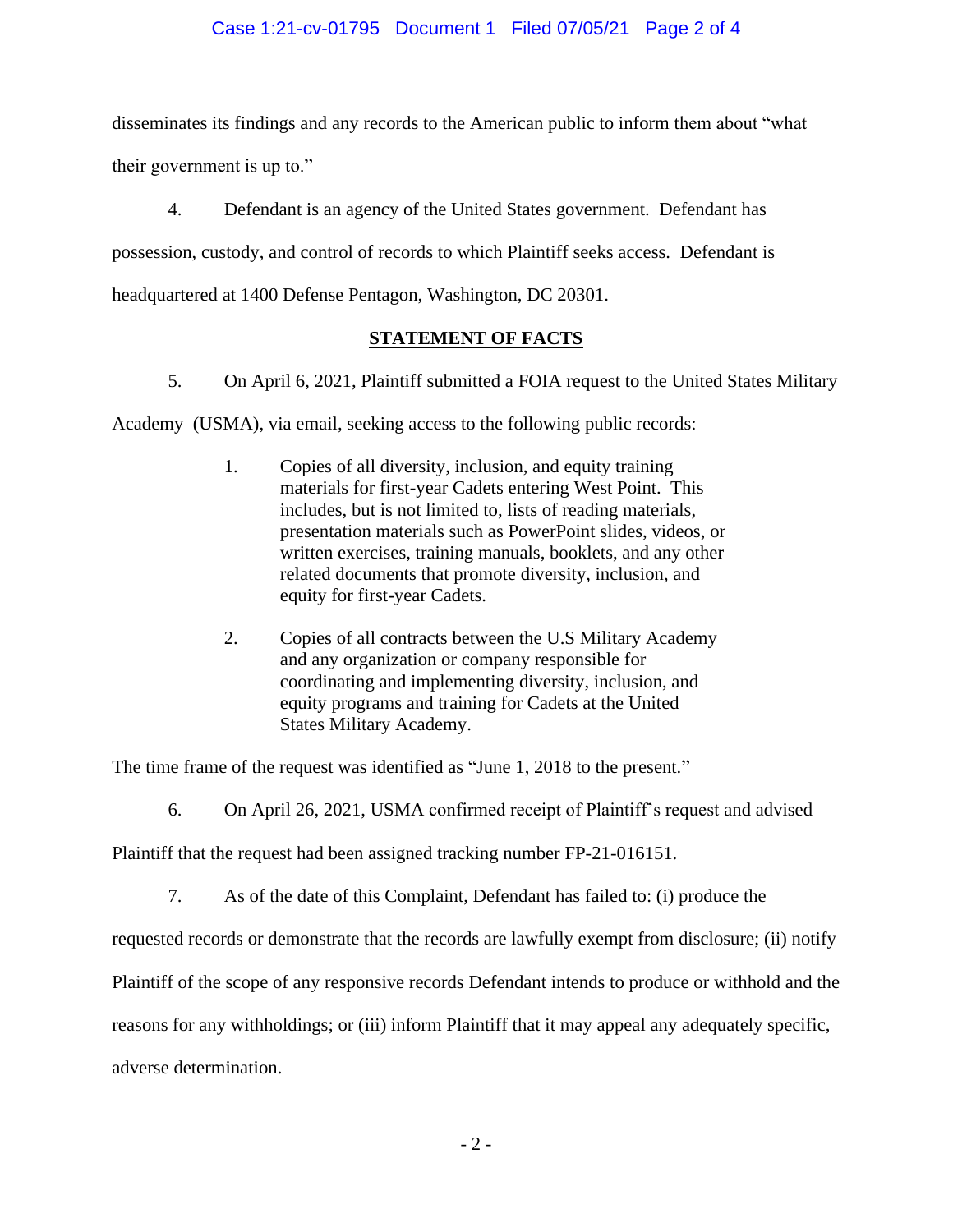#### **COUNT I (Violation of FOIA, 5 U.S.C. § 552)**

8. Plaintiff realleges paragraphs 1 through 7 as if fully stated herein.

9. Defendant is in violation of FOIA.

10. Plaintiff is being irreparably harmed by Defendant's violation of FOIA, and Plaintiff will continue to be irreparably harmed unless Defendant is compelled to comply with the law.

11. Plaintiff has no adequate remedy at law.

12. To trigger FOIA's administrative exhaustion requirement, Defendant was required to make a final determination on Plaintiff's request by May 24, 2021. Because Defendant failed to make a final determination on Plaintiff's request within the time limits set by FOIA, Plaintiff is deemed to have exhausted its administrative appeal remedies.

WHEREFORE, Plaintiff respectfully requests that the Court: (1) order Defendant to search for any and all records responsive to Plaintiff's FOIA request and demonstrate that it employed search methods reasonably calculated to uncover all records responsive to the request; (2) order Defendant to produce, by a date certain, any and all non-exempt records responsive to Plaintiff's FOIA request and a *Vaughn* index of any responsive records withheld under claim of exemption; (3) enjoin Defendant from continuing to withhold any and all non-exempt records responsive to Plaintiff's FOIA request; (4) grant Plaintiff an award of attorney's fees and other litigation costs reasonably incurred in this action pursuant to 5 U.S.C.  $\S 552(a)(4)(E)$ ; and (5) grant Plaintiff such other relief as the Court deems just and proper.